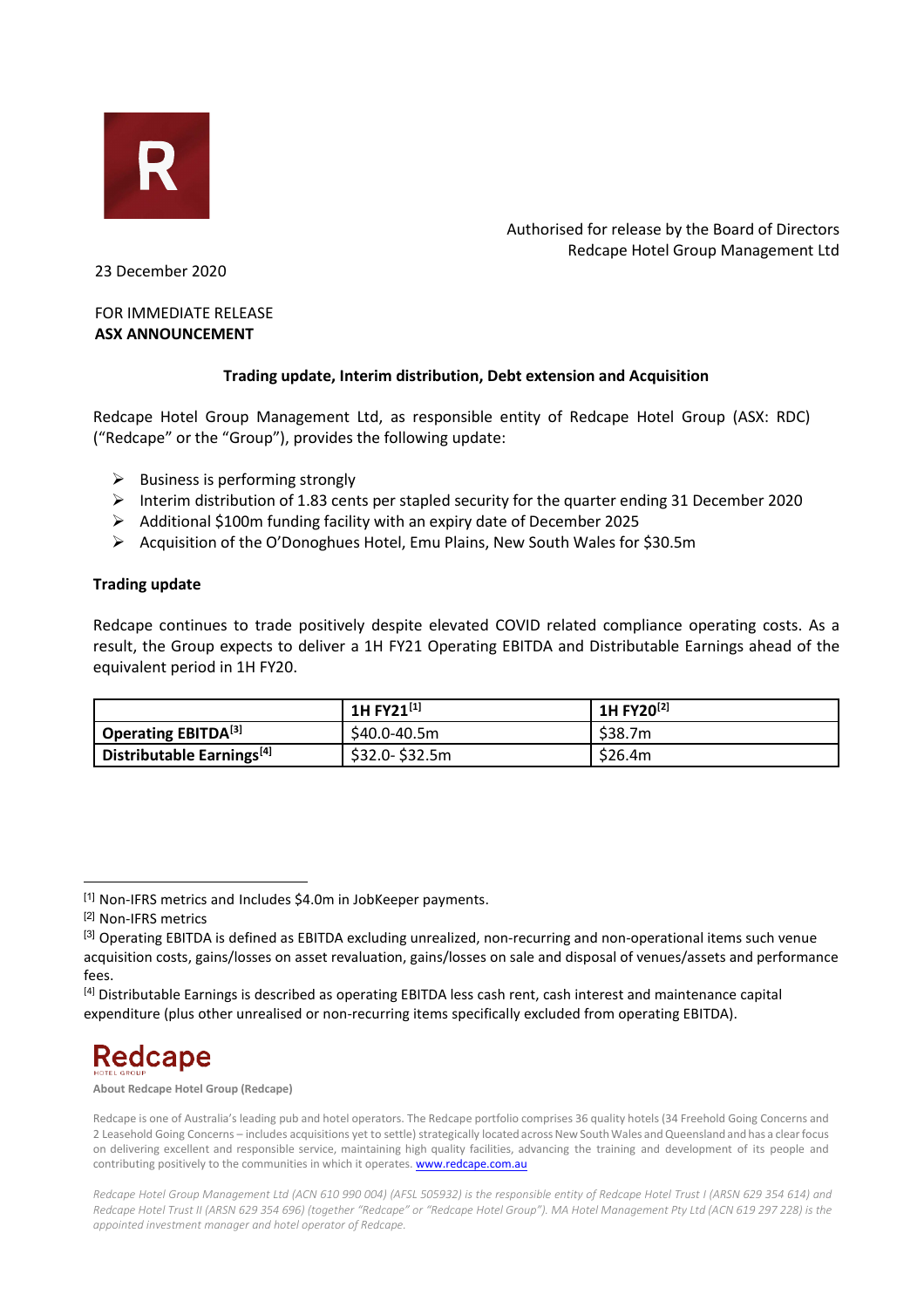#### **Interim distributions**

After a positive trading quarter, Redcape affirms an interim distribution of 1.83 cents per stapled security for the quarter ending 31 December 2020 ("Interim Distribution"). This follows the reinstatement of its distributions for the September quarter and equates to a payout ratio of less than 70% for 1H FY21.

Key dates and details for the Q2 FY21 distribution are below:

| Timetable                        | Date/Details                    |
|----------------------------------|---------------------------------|
| Interim Distribution             | 1.83 cents per stapled security |
| <b>Ex-Distribution Date</b>      | Wednesday, 30 December 2020     |
| Record Date                      | Thursday, 31 December 2020      |
| <b>Distribution Payment Date</b> | Friday, 26 February 2021        |

The Redcape Hotel Group's distribution reinvestment plan ("DRP") will **not** operate in respect of this Interim Distribution.

#### **Expanded debt headroom and extended tenor**

Redcape announces that it has secured an additional \$100m funding facility with an expiry of December 2025.

In addition, the Group has extended the tenor of one of its existing lending tranches, increasing the weighted average maturity of the Group's facilities to 4.1 years [5].

As a result, the Group has total debt facilities of \$600m<sup>[\[6\]](#page-1-0)</sup> effective December 2020 comprising:

- 1) Tranche A of \$62.5m (expires Sept 22)
- 2) Extended Tranche A1 of \$187.5m (expires Dec 25)
- 3) Tranche B of \$250m (expires Sep 24)
- 4) Tranche C of \$100m (expires Dec 25)

#### **Acquisition of O'Donoghues Hotel, Emu Plains**

Redcape also announces it has exchanged contracts to acquire the O'Donoghues Hotel, Emu Plains, New South Wales for a purchase price of \$30.5m, excluding transaction costs.

# Redcape

**About Redcape Hotel Group (Redcape)**

<span id="page-1-0"></span><sup>[5]</sup> as at 31 Dec 2020

<sup>&</sup>lt;sup>[6]</sup> Excludes renegotiated ancillary facility and subject to customary condition precedents

Redcape is one of Australia's leading pub and hotel operators. The Redcape portfolio comprises 36 quality hotels (34 Freehold Going Concerns and 2 Leasehold Going Concerns – includes acquisitions yet to settle) strategically located across New South Wales and Queensland and has a clear focus on delivering excellent and responsible service, maintaining high quality facilities, advancing the training and development of its people and contributing positively to the communities in which it operates. **www.redcape.com.au** 

*Redcape Hotel Group Management Ltd (ACN 610 990 004) (AFSL 505932) is the responsible entity of Redcape Hotel Trust I (ARSN 629 354 614) and Redcape Hotel Trust II (ARSN 629 354 696) (together "Redcape" or "Redcape Hotel Group"). MA Hotel Management Pty Ltd (ACN 619 297 228) is the appointed investment manager and hotel operator of Redcape.*